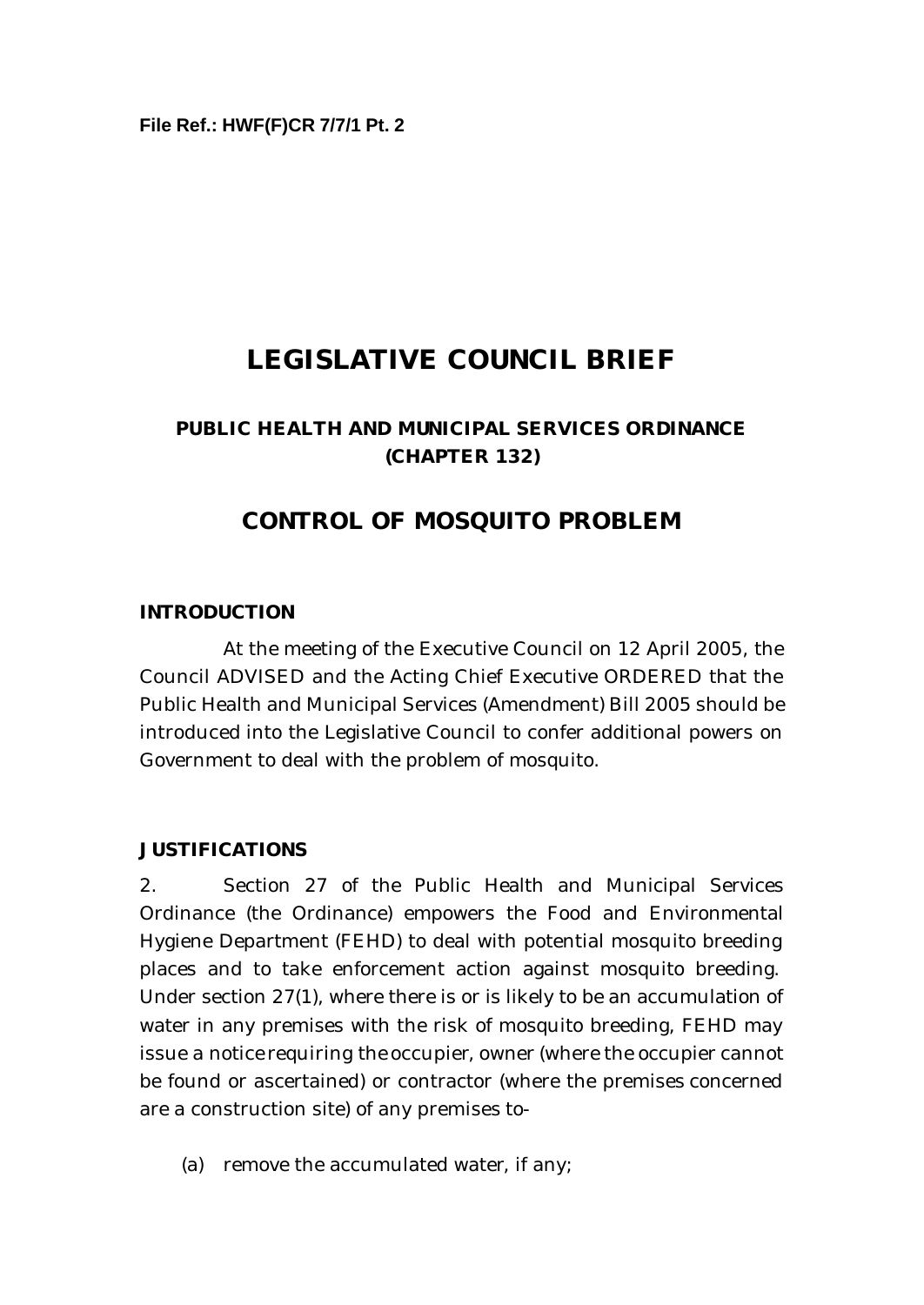- (b) take steps to prevent any accumulation of water; or
- (c) take other steps to prevent mosquito breeding.

Failure to comply with the notice is an offence. FEHD may take action to remove the accumulated water and may recover the costs from the owner, occupier or contractor.

3. FEHD has encountered the following constraints in its mosquito control operations in accordance with the existing provisions-

(a) Time-consuming procedures

4. Under the existing law, if there is an imminent risk of mosquito breeding in private premises, FEHD normally has to serve a notice on the occupier or owner of the premises requiring him/her to take mosquito control measures. FEHD could take clearance action only if the occupier or owner fails to comply with the notice. To identify the occupier/owner for serving the notice when dealing with private agricultural land and abandoned huts of which the owner is not in Hong Kong or does not care to manage is often a lengthy and fruitless process. Unfortunately, these are the places highly susceptible to mosquito breeding. Hence, the current provisions of the Ordinance constrain FEHD from taking timely anti-mosquito actions in places where prompt action is most needed.

(b) Common parts in multi-storey buildings

5. Experience shows that the common parts of a building have a higher risk of mosquito breeding. In the absence of an owners' corporation, common parts of a building will be under the joint care of all occupiers/owners of the building or body of persons engaged by the occupiers/owners of the building for managing the property (management body). FEHD has to go through the lengthy process of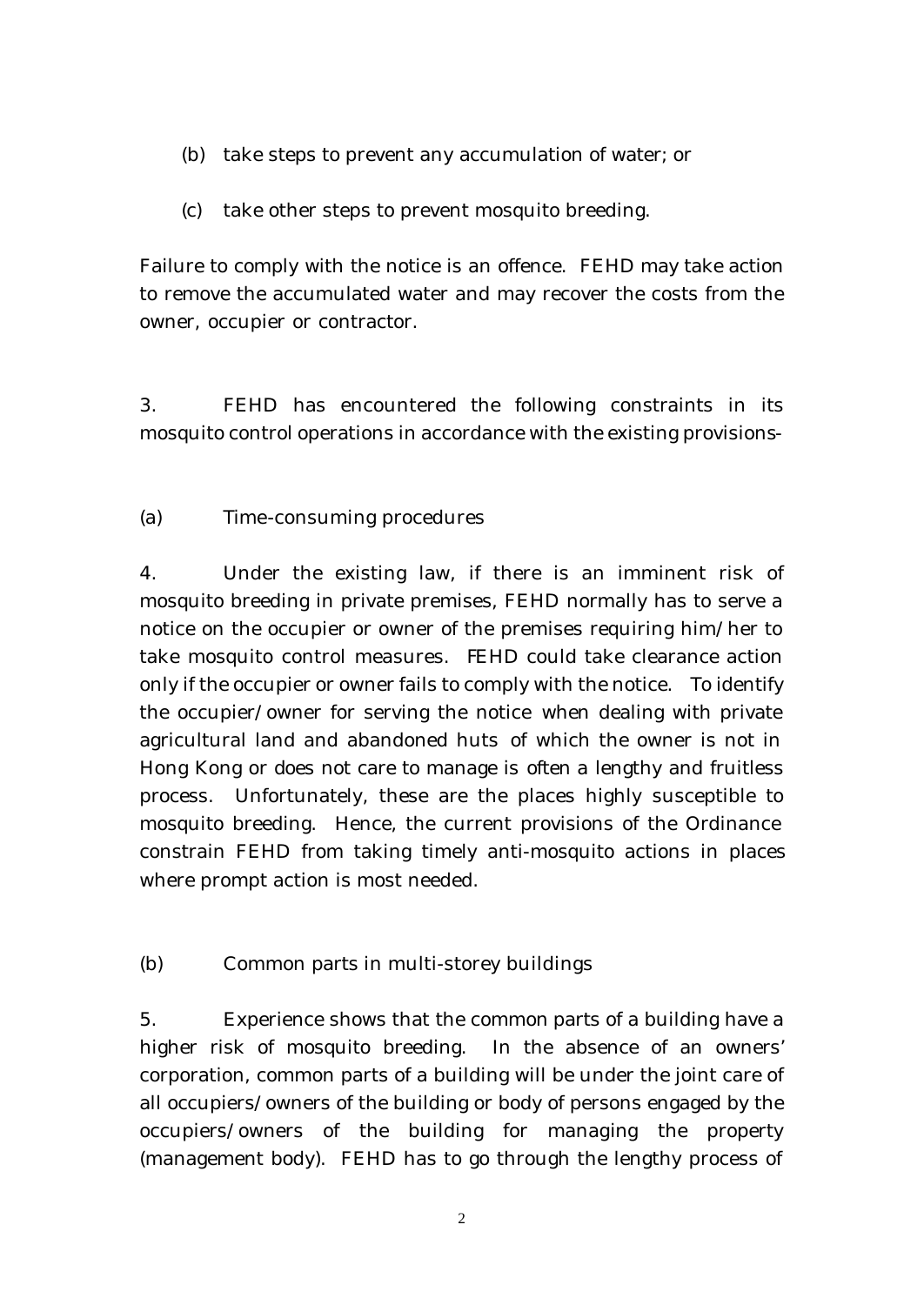identifying all the occupiers/owners for the purpose of issuing a notice to each of them, which requires them to carry out anti-mosquito actions. In a scenario where the housing estate is managed by an independent management body, it is presently not possible for FEHD to take enforcement action against the management body, since section 27 of the Ordinance only imposes legal liability upon the occupiers, or in their absence, the owners of the premises concerned. FEHD can only seek the co-operation of the management body to take remedial actions to prevent mosquito breeding. To impose a legal duty upon the management body will make it act responsibly.

### (c) Breeding grounds for mosquitoes

6. Under the existing Ordinance, FEHD may take action to remove any accumulation of water or to take other steps as may be necessary when there is or is likely to be any accumulation of water. Media that may possibly become conduits for mosquito breeding such as containers, pots or articles in abandoned/dilapidated huts and used tyres are not explicitly covered by the Ordinance. When mosquito breeding or potential breeding grounds are found in these media, there is legal uncertainty on whether FEHD is fully empowered to remove such identified media.

#### (d) Difficulties in recovering costs

7. FEHD may only recover the cost of mosquito control work from the occupier or owner of the premises if a notice has been served before the clearance action. In other words, it is necessary to go through the time-consuming process of ascertaining the occupancy/ownership of the premises and to serve prior notice upon the occupier or landlord. However, it is undesirable for the Administration not to take immediate anti-mosquito action but to spend time in going through the process of identifying occupiers/owners, which may take days. In the circumstances, the department concerned will have no alternative but to carry out the clearance work first. Given the existing provisions in the Ordinance, it will not be possible for the department to recover the

3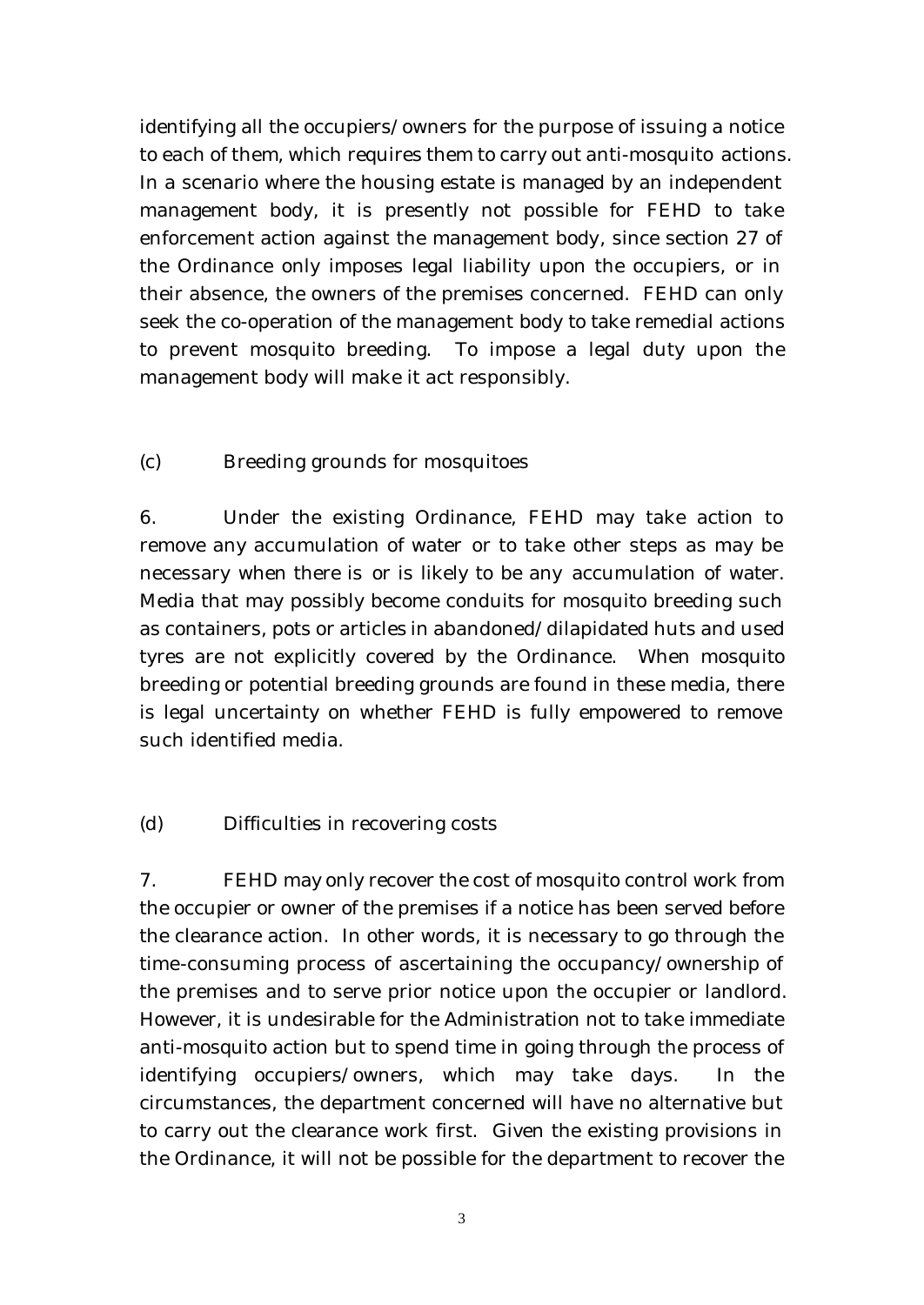costs from the occupiers/owners afterwards and such a situation encourages some selfish occupiers/owners to shed their responsibility and rely on the Administration to do the work for them.

#### **PROPOSED AMENDMENTS**

8. We propose that section 27 of the Ordinance be amended as follows to strengthen the effectiveness in the prevention of mosquito breeding-

- (a) where FEHD has reasonable cause to believe that any accumulation of water or any other media that may become potential mosquito breeding grounds found in any premises poses a mosquito-related health hazard, FEHD may take immediate actions to remove such accumulation of water or potential breeding grounds and to take other measures to prevent the breeding of mosquito larvae or pupae, with or without a notice issued to the occupier or owner of the premises or management body, or the appointed contractor of a building site. FEHD may recover the costs of taking the above measures from such occupier or owner or management body, or the appointed contractor of the building site; and
- (b) apart from the occupier or owner, or in respect of a building site, the appointed contractor, FEHD may hold the management body legally liable for mosquito breeding. The management body may also be required to remove any accumulation of water or any article that is a breeding ground for mosquitoes or may be a potential breeding ground for mosquitoes, properly maintain or manage the premises to prevent the formation of mosquito breeding grounds and to take other steps to prevent mosquito breeding. Failure for the management body to comply with the notice shall be an offence.

We aim to introduce the above measures in summer 2005.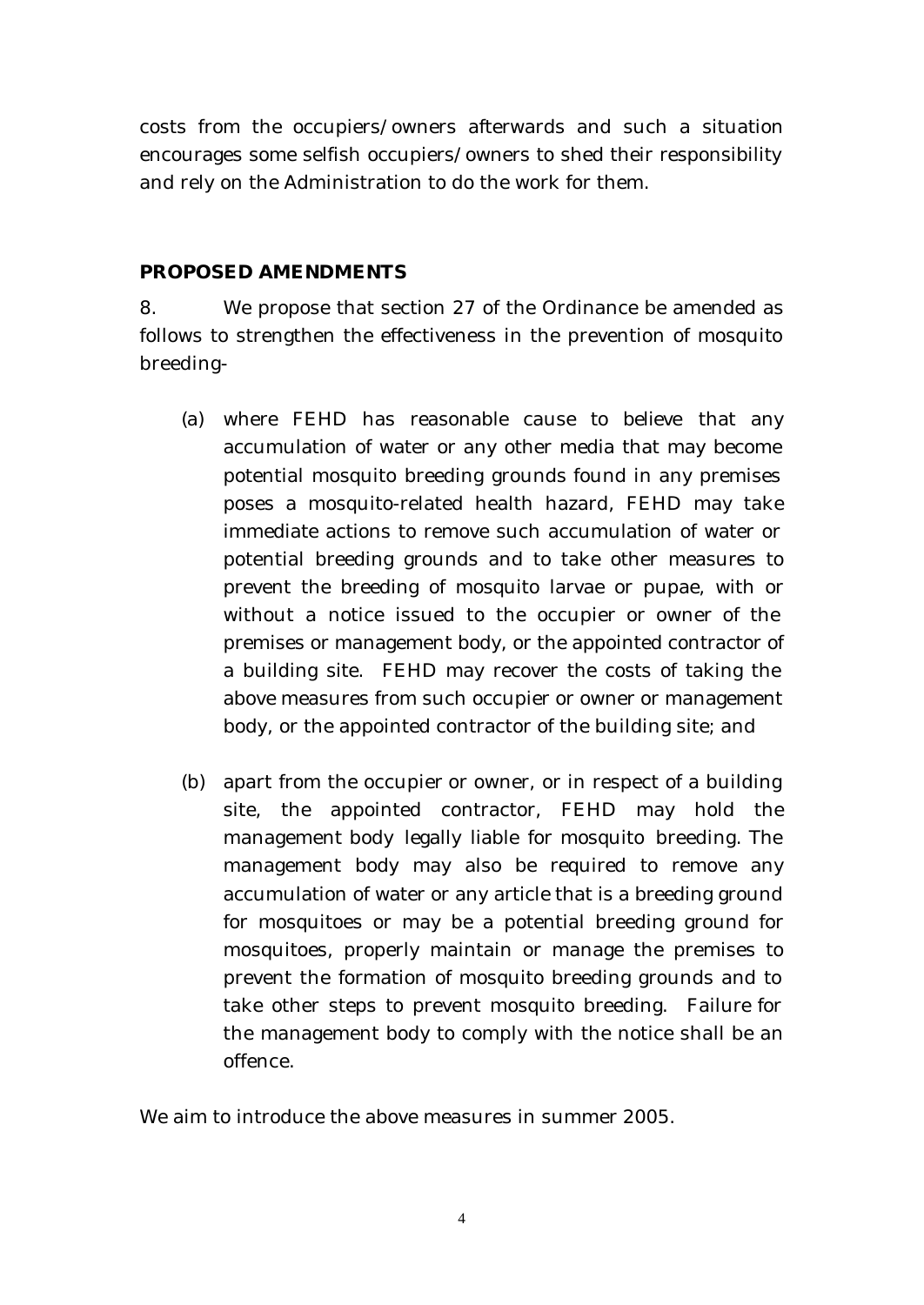#### **THE BILL**

- 9. The main provisions are to empower the Government-
	- (a) to deal with the mosquito breeding problems arising from the presence of articles capable of causing accumulation of water which allows the breeding of mosquitoes and create a related offence;
	- (b) to issue notice to the persons responsible for management of premises to do certain acts for preventing the breeding of mosquitoes. They should also be held liable for failure to comply with any of the requirements of the notice and causing mosquito breeding; and
	- (c) to take necessary action for preventing the breeding of mosquitoes without notice where there is mosquito-related health hazard and to recover the associated costs.

The existing provisions being amended are at Annex A.  $A$ 

#### **LEGISLATIVE TIMETABLE**

| 10. | The legislative timetable is as follows -                                           |                |
|-----|-------------------------------------------------------------------------------------|----------------|
|     | Publication in the Gazette                                                          | 22 April 2005  |
|     | First Reading and commencement<br>of Second Reading Debate                          | 4 May 2005     |
|     | <b>Resumption of Second Reading</b><br>debate, committee stage and<br>Third Reading | To be notified |
|     |                                                                                     |                |

#### **IMPLICATIONS OF THE PROPOSAL**

11. The proposal has economic, financial and sustainability implications as set out at Annex B. B

5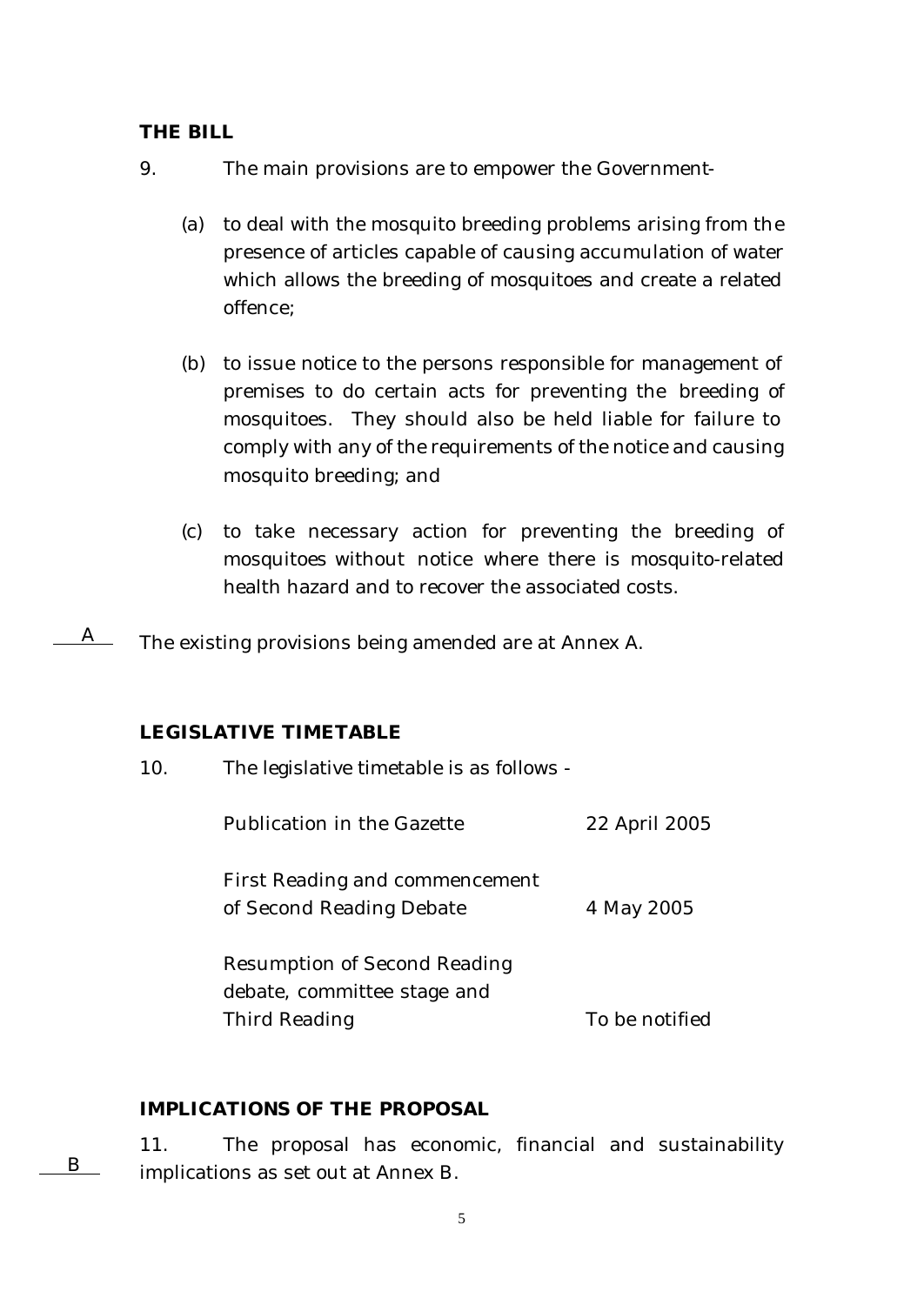12. The proposal is in conformity with the Basic Law, including the provisions concerning human rights. The Bill will not affect the binding effect of the existing Ordinance. It has no civil service, productivity or environmental implications.

### **PUBLIC CONSULTATION**

13. We consulted the LegCo Panel on Food Safety and Environmental Hygiene and the Advisory Committee on Food and Environmental Hygiene on 14 December 2004 and 13 January 2005 respectively. Members supported the proposal in general.

### **PUBLICITY**

14. Subject to the passage of the Bill by the LegCo, we will publicize the proposal through press release and information leaflets. "Anti-mosquito" APIs will also be produced to promulgate the new measures. A spokesperson will be available to handle media enquiries.

#### **ENQUIRY**

15. For enquiry, please contact the following officers:

Miss Wendy Au Tel : 2973 8139 Assistant Secretary for Health, Welfare and Food

Ms Rhonda Lo Tel : 2867 5288 Assistant Director (Operation) 3, Food and Environmental Hygiene Department

## **20 April 2005 Health, Welfare and Food Bureau**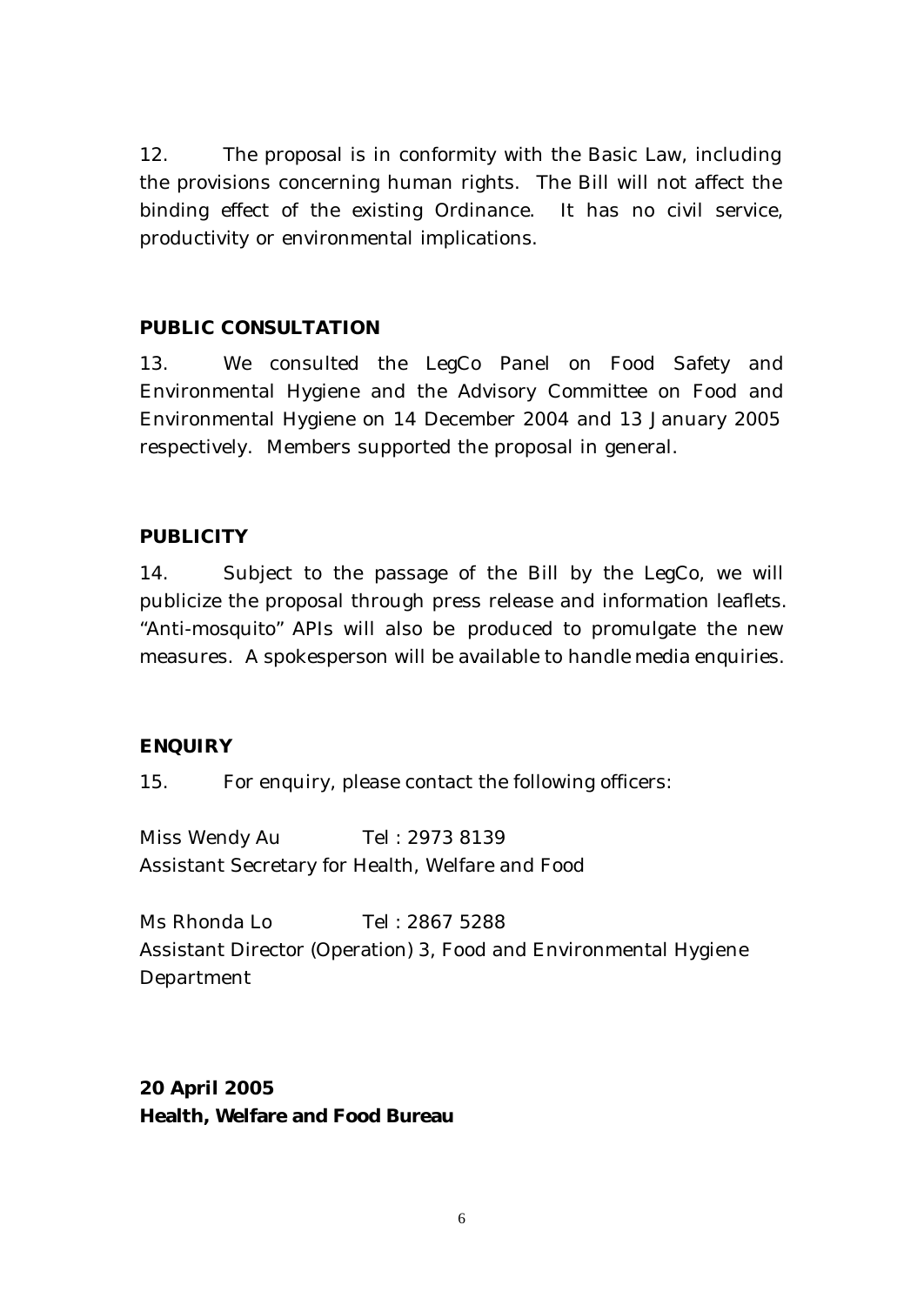#### A BILL

To

Amend the Public Health and Municipal Services Ordinance to confer additional powers on the Government to deal with the problem of mosquito.

Enacted by the Legislative Council.

#### **1. Short title**

This Ordinance may be cited as the Public Health and Municipal Services (Amendment) Ordinance 2005.

## **2. Control of water and article likely to cause mosquito breeding**

Section 27 of the Public Health and Municipal Services Ordinance (Cap.

132) is amended  $-$ 

(a) by adding before subsection  $(1)$  –

"( $1AA$ ) For the purposes of this section –

"the appointed contractor" (
), in

relation to any site, means –

(a) the person who is the registered contractor appointed in respect of the site in accordance with the Buildings Ordinance (Cap. 123); or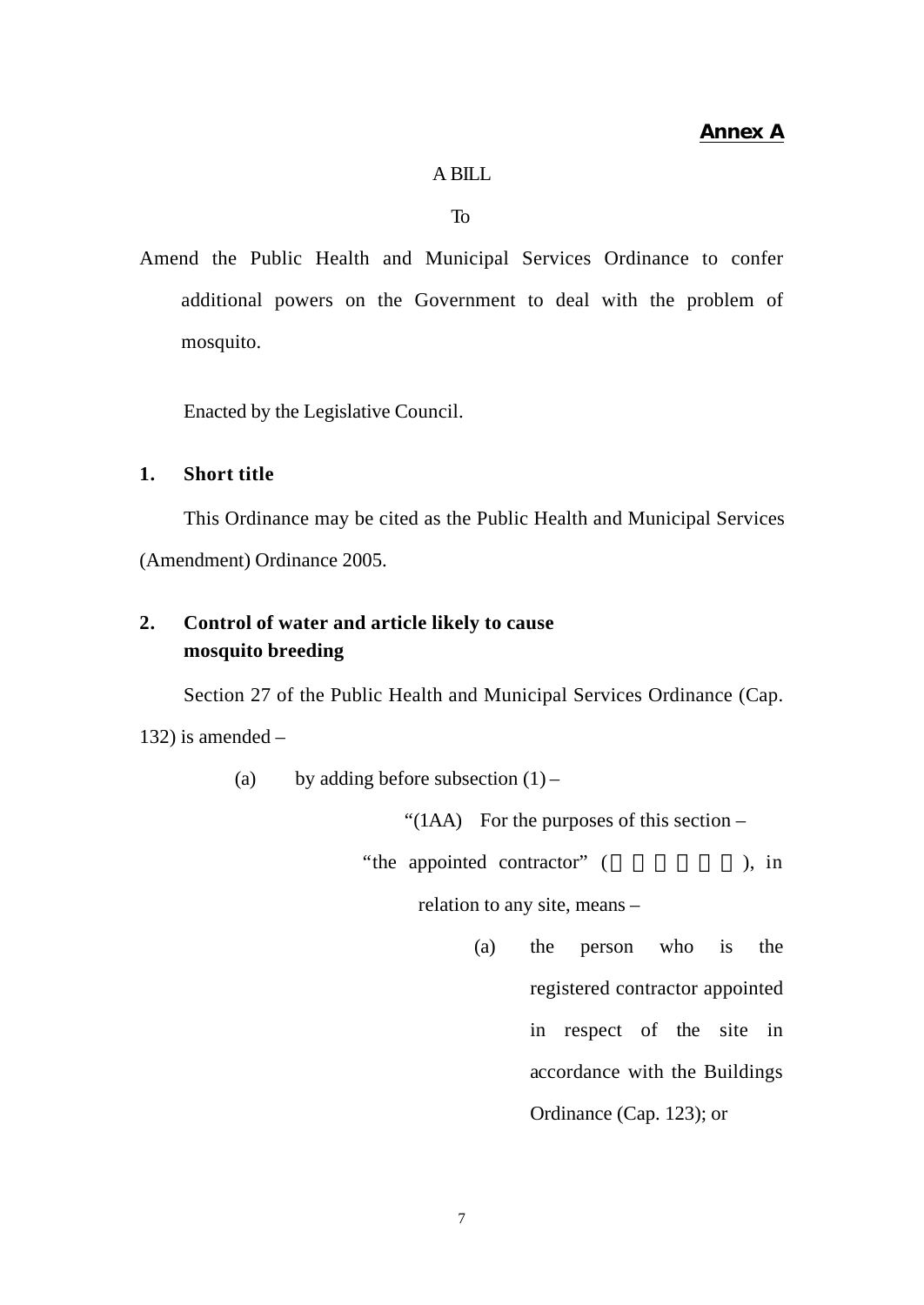(b) where the site is owned by the Government, the person who has been appointed the contractor in respect of the site, if he has entered on the site at the relevant time;

"mosquito-related health hazard" (
) means any circumstances that –

- (a) create favourable condition for the transmission of mosquito-borne diseases which constitute a danger to human health; or
- (b) are likely to create such a condition if immediate remedial action is not taken;

"the person responsible for the premises" (

), in relation to any premises,

means –

- (a) any one or more of the following persons –
	- (i) the occupier of the premises;
	- (ii) the owner of the premises;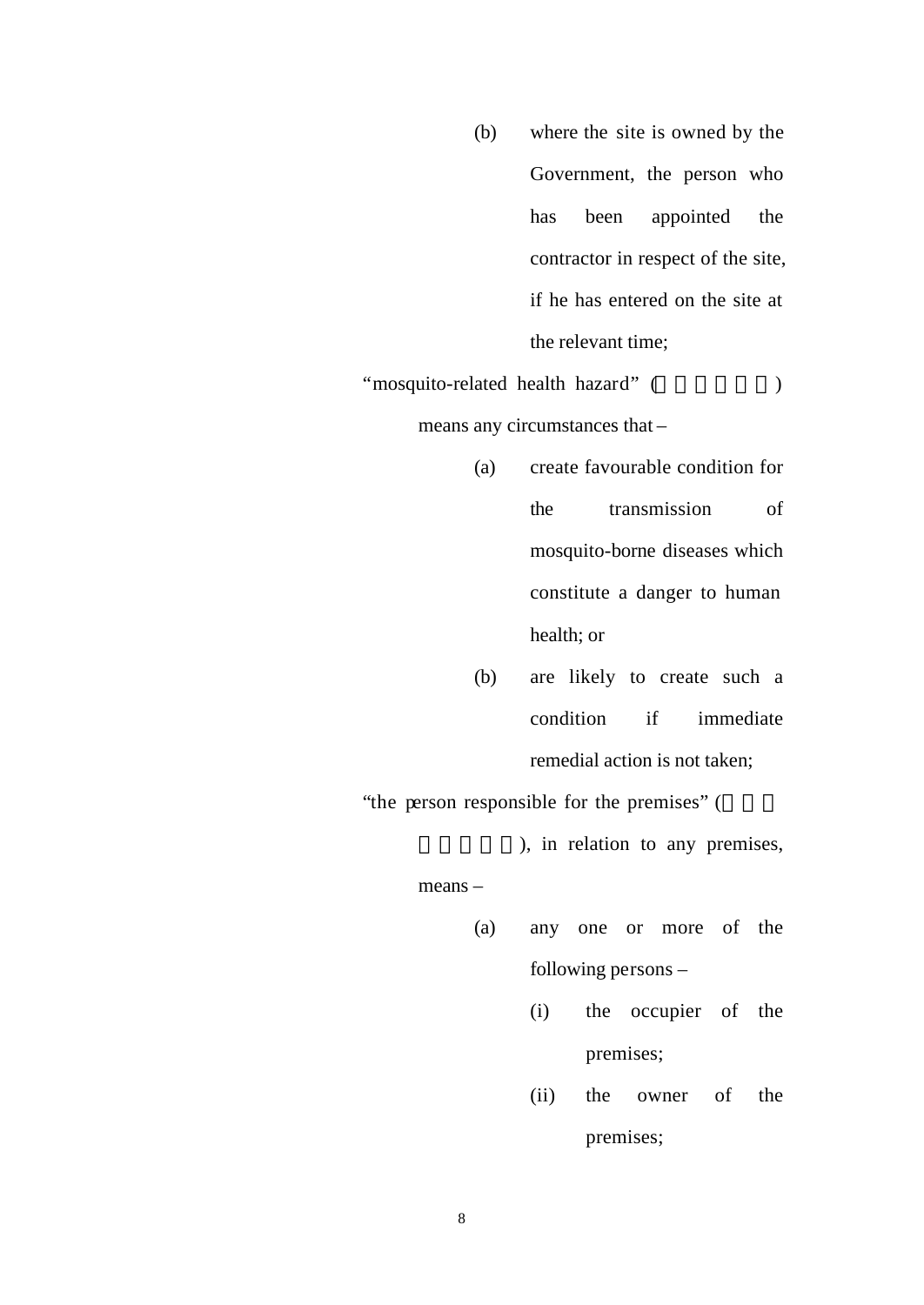- (iii) the person responsible for the management of the premises; or
- (b) where the premises consist of a building site, the appointed contractor of the site.";
- (b) in subsection  $(1)$ 
	- (i) by repealing "cause a notice to be served upon the occupier, or, where the occupier is absent from Hong Kong or cannot be readily found or ascertained by the Authority or is under disability, upon the owner, of such premises, or, where the premises consist of a building site or a building under construction, upon the appointed contractor in respect of the site, requiring" and substituting "by a notice served on the person responsible for the premises, require";
	- (ii) in paragraph (b), by repealing "or any further such accumulation of water upon premises" and substituting "accumulation of water upon the premises";
	- (iii) in paragraph (c), by repealing "such premises" and substituting "the premises";
	- $(c)$  by adding –

 "(1A) Where it appears to the Authority that there is upon any premises any article capable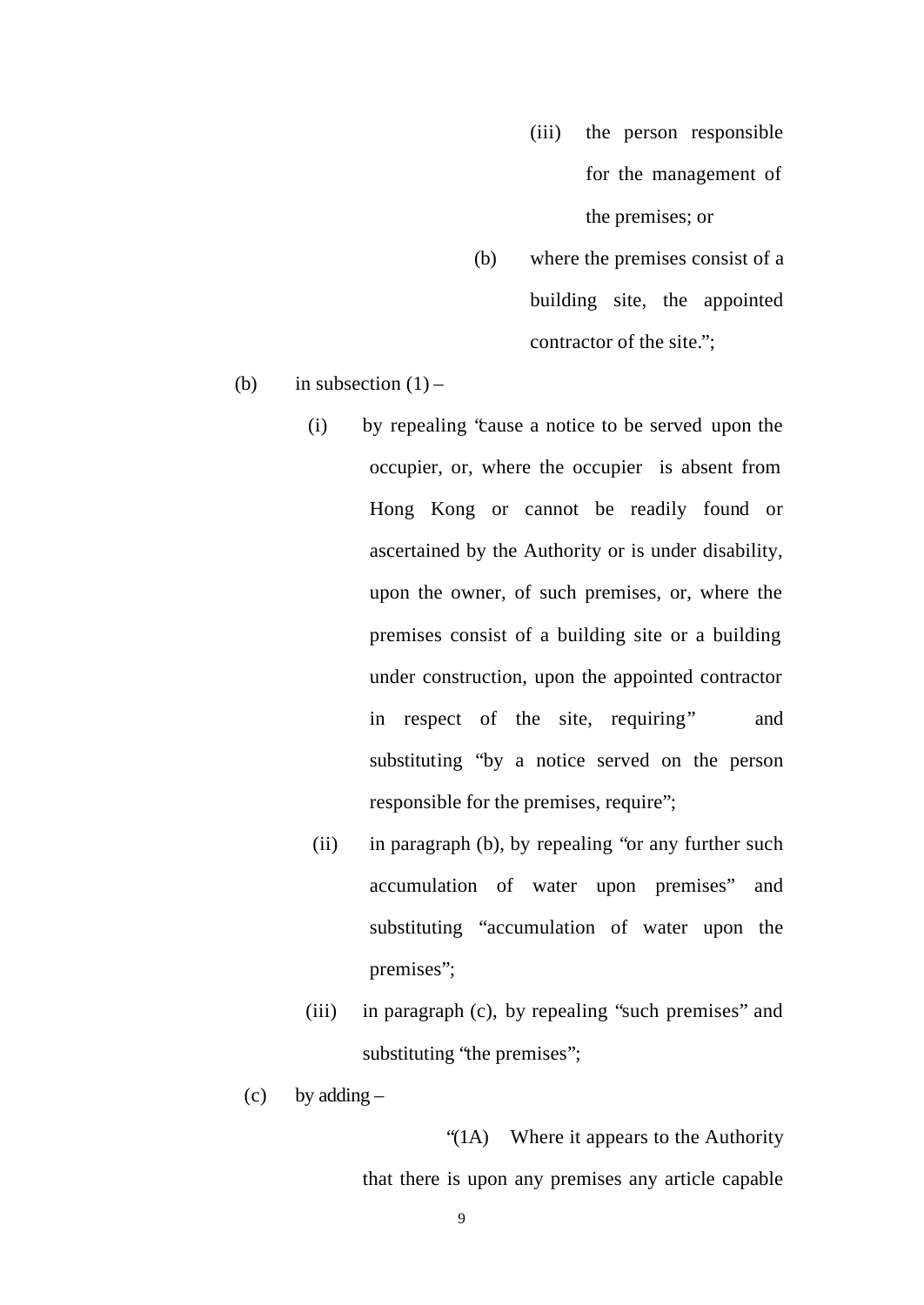of causing accumulation of water which allows the breeding of mosquitoes, the Authority may, by a notice served on the person responsible for the premises, require him to take such steps within such time as may be specified in the notice to prevent the breeding of mosquitoes upon the premises.

(1B)If the Authority has reasonable cause to believe that upon any premises any accumulation of water or any article poses a mosquito-related health hazard, the Authority may –

- (a) take such action as he considers necessary to –
	- (i) remove such accumulation of water or the article; or
	- (ii) prevent the breeding of mosquitoes upon the premises; and
- (b) where such hazard is attributable to any act, default or sufferance of any person, recover from the person any costs incurred by the Authority in the taking of such action.";
- (d) by repealing subsection (2) and substituting  $-$

10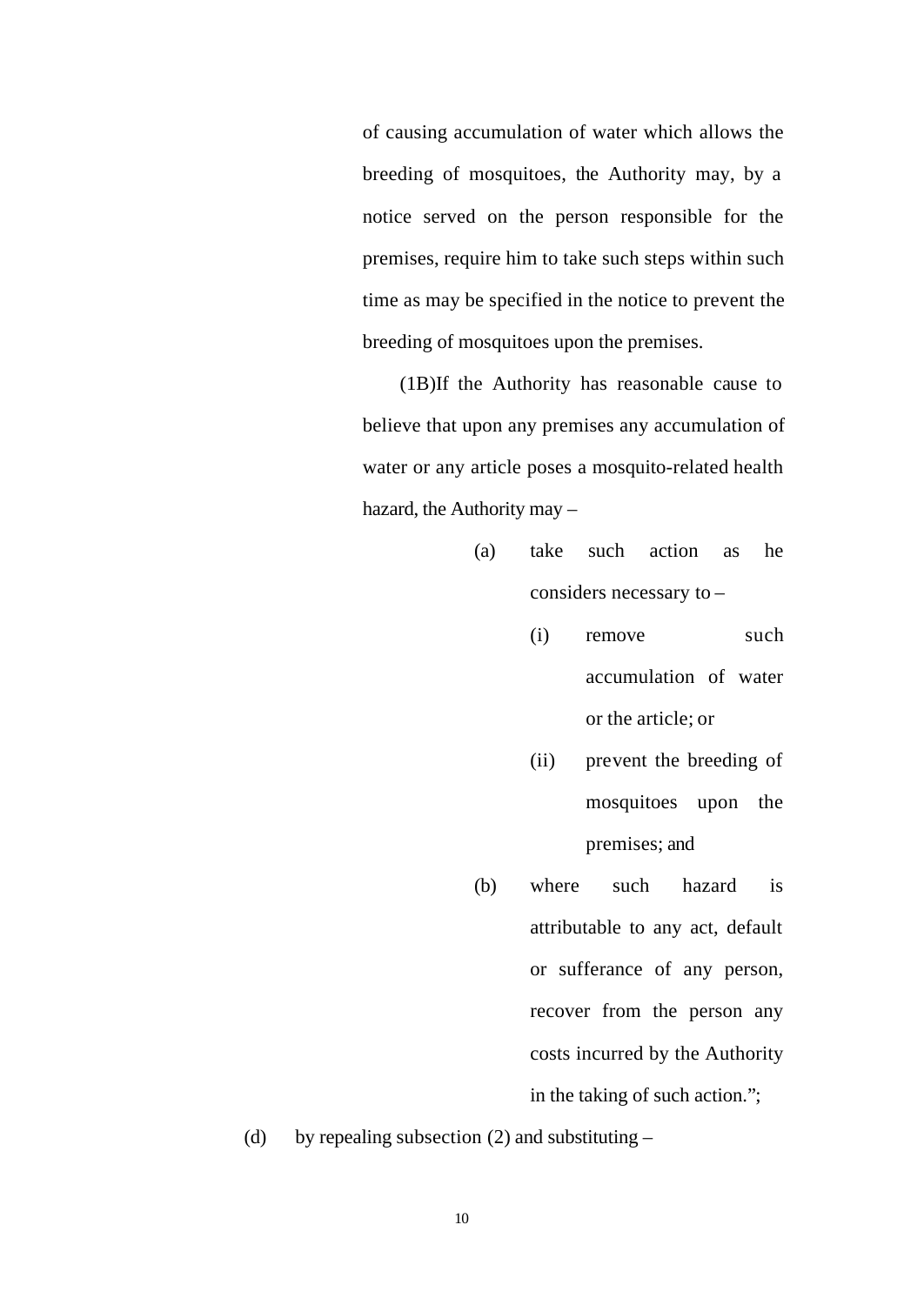"(2) Any person who without reasonable excuse –

- (a) fails to comply with the requirements of a notice served on him under subsection (1); or
- (b) fails to comply with the requirements of a notice served on him under subsection (1A),

shall be guilty of an offence.

(2A) If a person is charged with an offence under subsection (2) for failure to comply with a notice served on him under subsection (1) in relation to a requirement referred to in subsection  $(1)(a)$ , it shall be a defence for him to prove that he has taken all reasonable steps to comply with the requirement.

(2B)If, in relation to any premises –

- (a) any requirement of a notice served under subsection (1) on a person is not complied with, the Authority may –
	- (i) remove any accumulation of water upon the premises;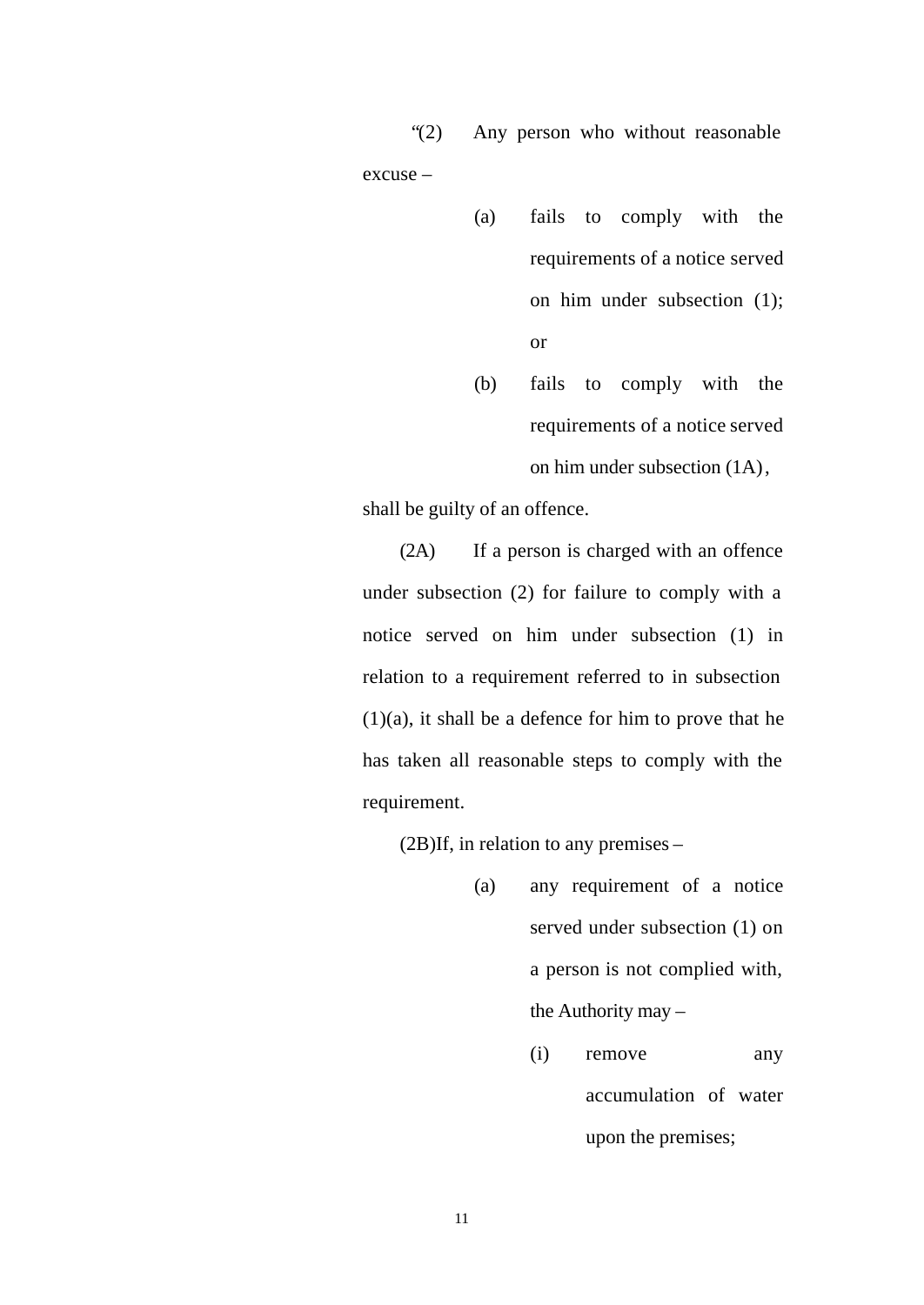- (ii) take such other action as he considers necessary to prevent any accumulation of water upon the premises; and
- (iii) recover from the person any costs incurred by the Authority in the taking of the action under subparagraph (i) or (ii); or
- (b) any requirement of a notice served under subsection (1A) on a person is not complied with, the Authority may –
	- (i) take such action as he considers necessary to prevent the breeding of mosquitoes upon the premises; and
	- (ii) recover from the person any costs incurred by the Authority in the taking of the action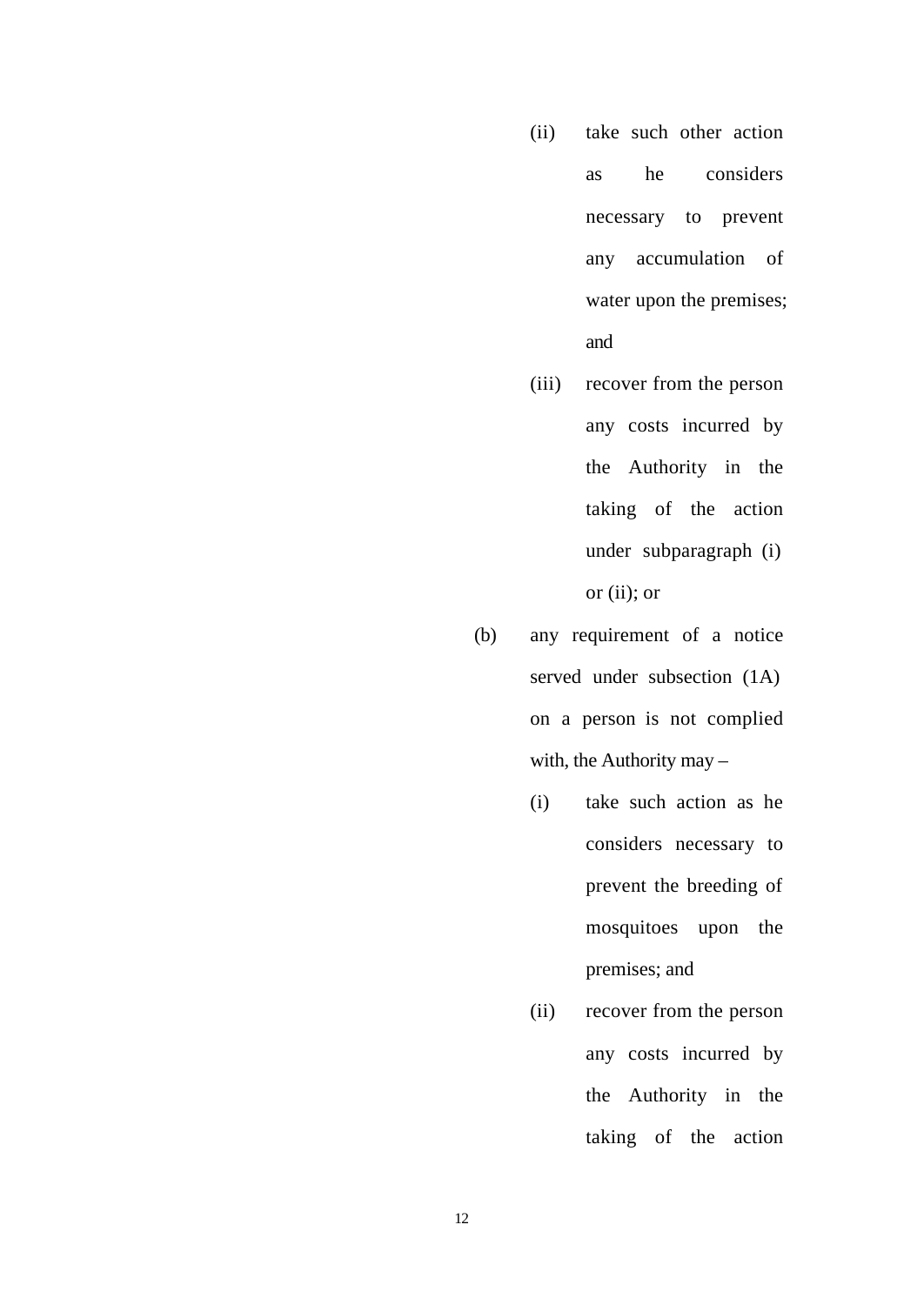$(i)$ .";

(e) by repealing subsection (3) and substituting –

" $(3)$  If -

- (a) any larvae or pupae of mosquitoes are found on any premises; and
- (b) the existence of such larvae or pupae on the premises is attributable to any act, default or sufferance of any person,

such person shall be guilty of an offence.

(3A) Without prejudice to subsection (3), if any larvae or pupae of mosquitoes are found on any premises which consists of a building site, the appointed contractor of the site shall be guilty of an offence.";

- (f) in subsection (4), by repealing "subsections (1) and (2)" and substituting "this section";
- (g) by repealing subsection  $(5)$ ;
- (h) in subsection (6), by repealing "subsection (1) or  $(3)$ " and substituting "this section".

#### **3. Penalties**

The Ninth Schedule is amended by repealing  $27(2)(a)$  or  $(3)$ " and substituting  $27(2)$ , (3) or (3A)".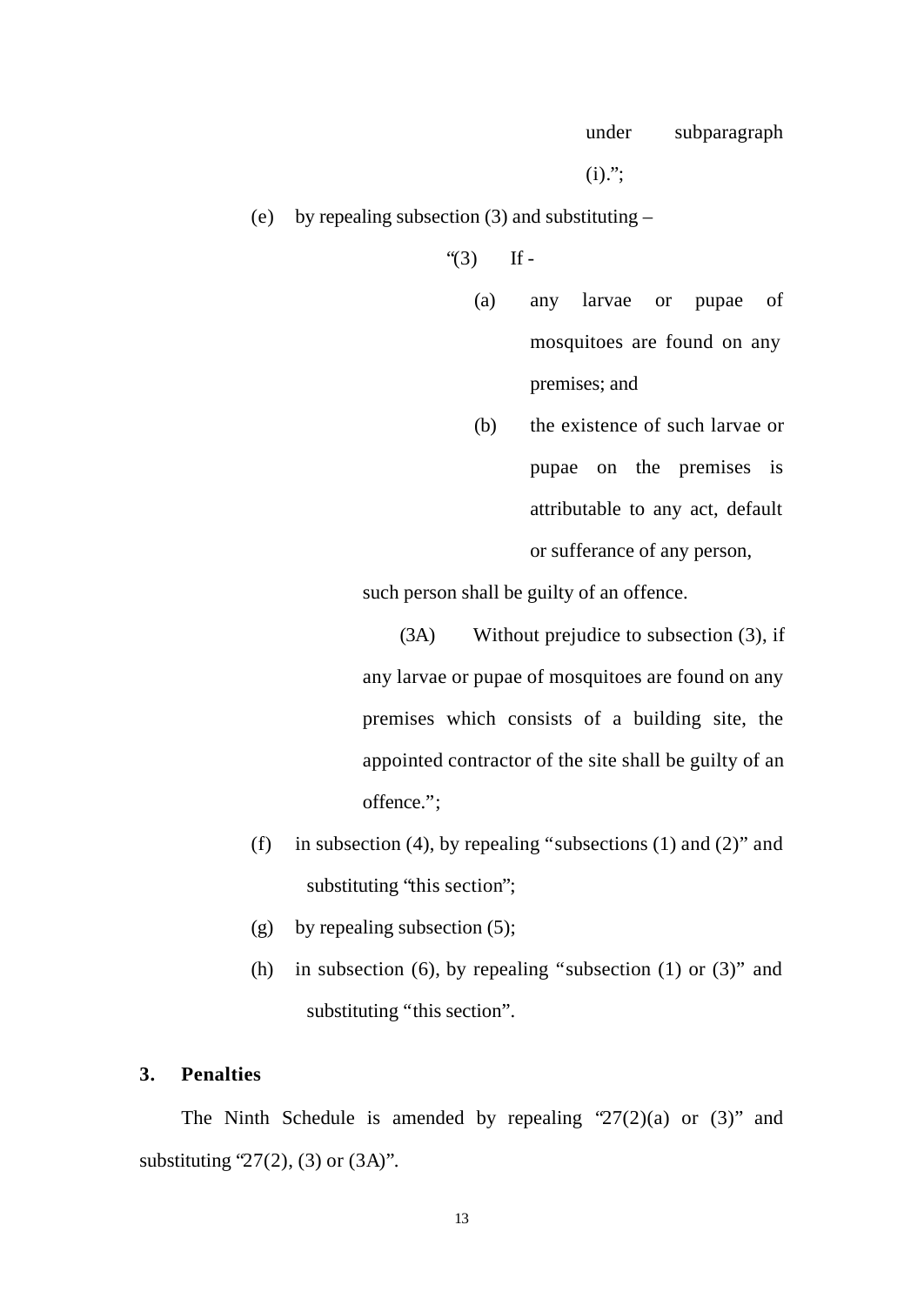#### **Explanatory Memorandum**

This Bill amends the Public Health and Municipal Services Ordinance (Cap. 132) to –

- (a) empower the Government to deal with the mosquito breeding problems arising from the presence of articles capable of causing accumulation of water which allows the breeding of mosquitoes and create a related offence;
- (b) empower the Government to issue notice to the persons responsible for management of premises to do certain acts for preventing the breeding of mosquitoes; and
- (c) empower the Government to take necessary action for preventing the breeding of mosquitoes without notice where there is mosquito-related health hazard and to recover the associated costs.